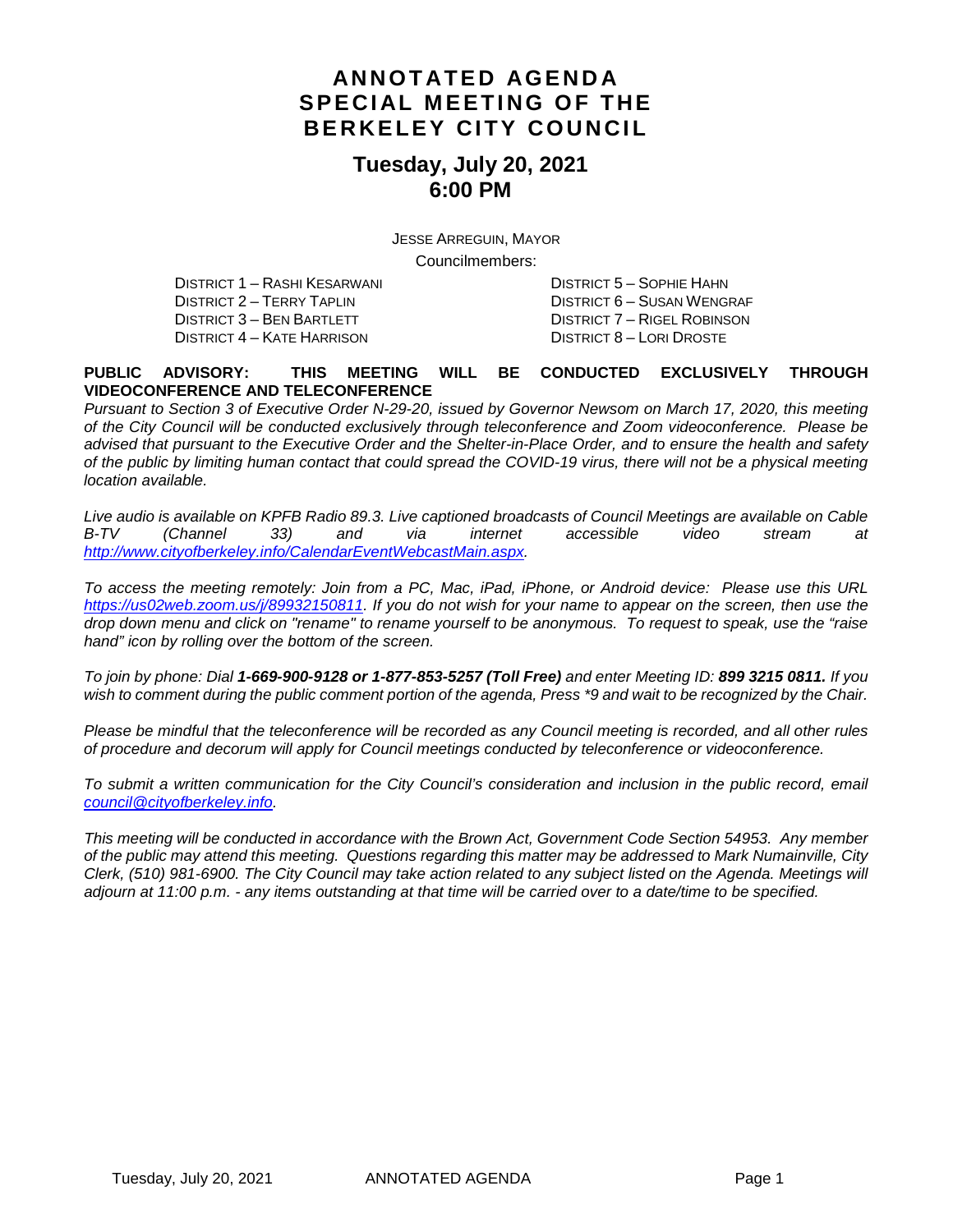# **Preliminary Matters**

**Roll Call:** 6:04 p.m.

**Present:** Kesarwani, Taplin, Harrison, Hahn, Wengraf, Robinson, Droste, Arreguin

**Absent:** Bartlett

Councilmember Bartlett present at 6:09 p.m.

## **Consent Calendar**

**Action:** M/S/C (Arreguin/Hahn) to accept supplemental material from Mayor Arreguín and Councilmember Taplin on Item 2; and to accept supplemental material from Councilmember Taplin on Item 2. **Vote:** All Ayes.

**Public Comment on Consent Calendar Item Only:** 0 speakers.

**Action:** M/S/C (Droste/Robinson) to adopt the Consent Calendar in one motion except as indicated.

**Vote:** All Ayes.

- **1. Resolution Reviewing and Ratifying the Proclamation of Local Emergency Due to the Spread of a Severe Acute Respiratory Illness Caused by a Novel (New) Coronavirus (COVID-19)**
	- **From: City Manager**

**Recommendation:** Adopt a Resolution reviewing the need for continuing the local emergency due to the spread of a severe acute respiratory illness caused by a novel (new) coronavirus (COVID-19) and ratifying the Proclamation of Local Emergency issued by the Director of Emergency Services on March 3, 2020, initially ratified by the City Council on March 10, 2020, and subsequently reviewed and ratified by the Council on April 21, 2020, June 16, 2020, July 28, 2020, September 22, 2020, November 17, 2020, December 15, 2020, February 9, 2021, March 30, 2021 and May 25, 2021.

#### **Financial Implications:** See report

Contact: Farimah Brown, City Attorney, (510) 981-6950 **Action:** Adopted Resolution No. 69,969–N.S.

## **Worksession**

**2. Bayer HealthCare LLC Development Agreement Amendment From: City Manager**

Contact: Jordan Klein, Planning and Development, (510) 981-7400 **Action:** 20 speakers. Presentation made and discussion held. Supplemental material provided by Councilmember Taplin and Mayor Arreguin.

Recess 8:28 p.m. – 8:38 p.m.